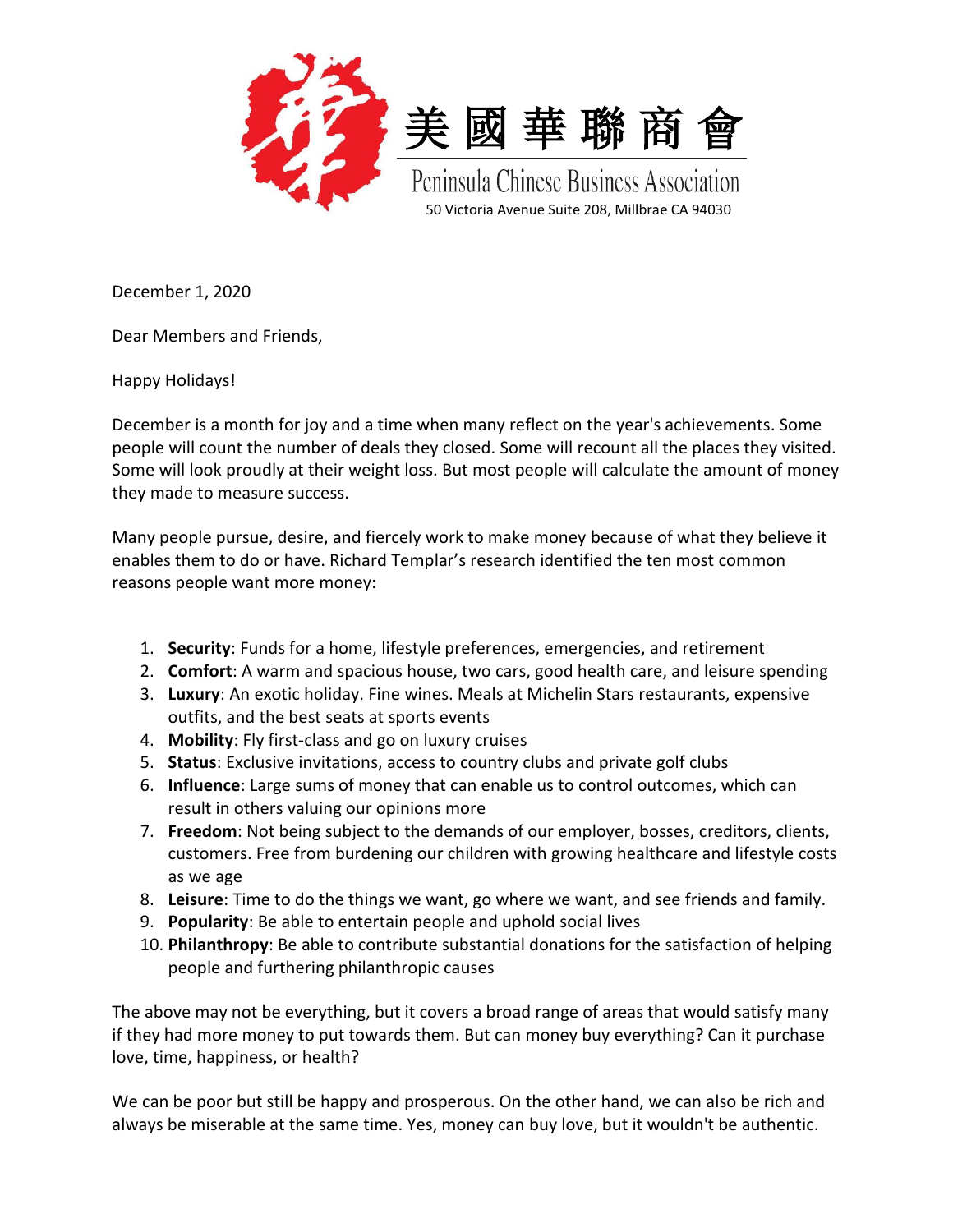We can purchase time if we are not ready to face our realities or use the money to buy a moment of joy. But money cannot buy everything. For example, money honestly cannot buy good health, even though many people risk their health to gain more money. I believe that money can take away some of our unhappiness sources, but it can't go any further than that. Money cannot buy happiness.

Another question for money is how much we need? Someone told me, money is never enough. I think we have to understand the difference between how much money we want and how much money we need. My understanding is simple. It is having enough so that I don't have to worry about it. But how much is that? I never know. There always seems to be more to worry about and less coming in. But I noticed I feel secure and comfortable since I started counting in hundreds rather than in thousands and not counting million. I know to the nearest hundreds how much I've made, how much I need, and how much I can spend.

So, when you evaluate your achievements this year, think beyond money. Money is just a concept; we cannot see or touch it. We can only do that with some physical symbols like a bill or a check. The idea of money comes with many baggage items to most of us as an essential belief that it is good or bad. Remember not to leave out the other activities and memories that make your life beautiful. Think about what truly makes you happy.

Have a fantastic year-end,

Johnny DaRosa

Johnny DaRosa

President [johnnydarosa@post.harvard.edu](mailto:johnnydarosa@post.harvard.edu)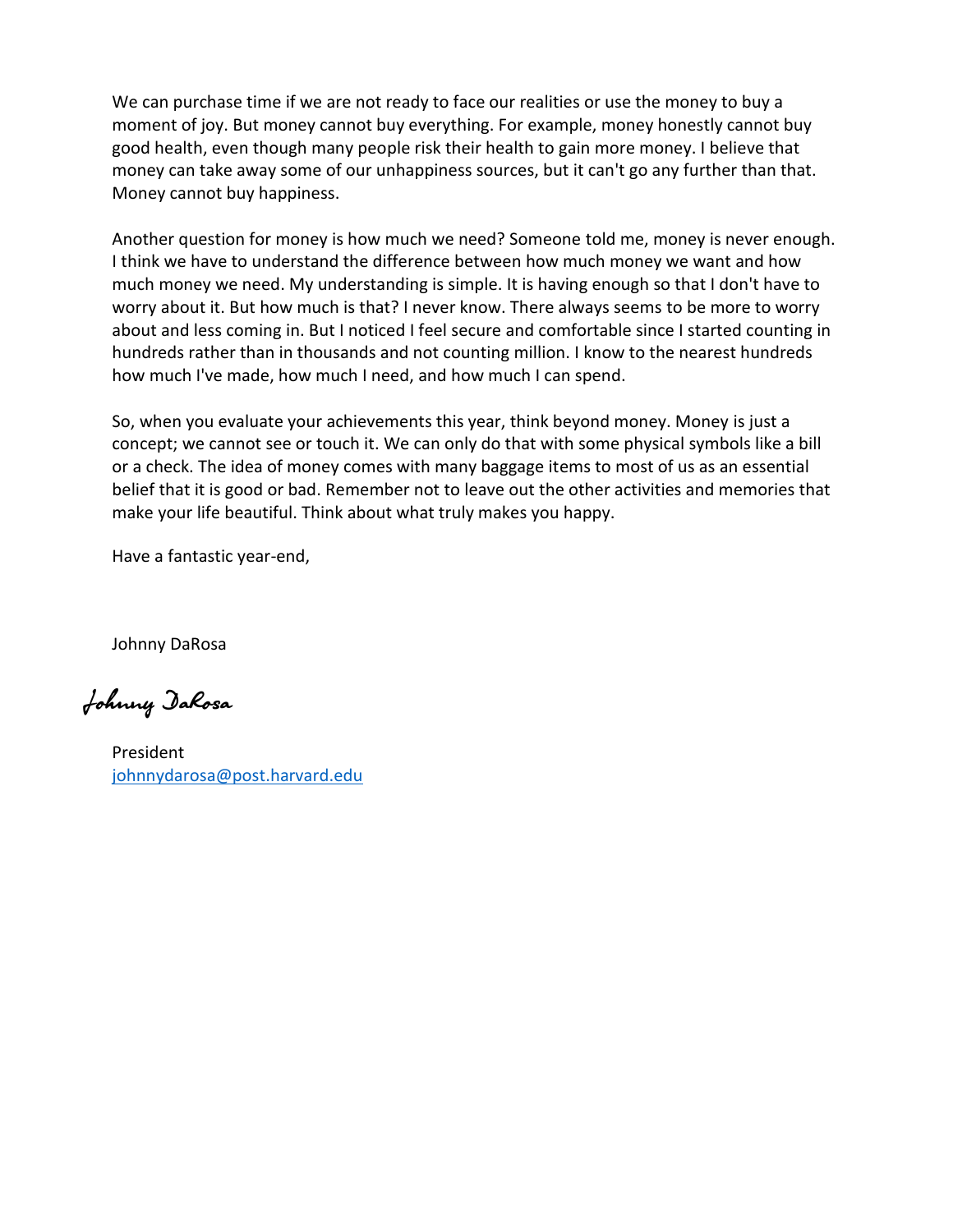



Peninsula Chinese Business Association 50 Victoria Avenue Suite 208, Millbrae CA 94030

致 : 美國華聯商會會員及朋友們 ,

節日快樂!

 十二月,是一個充滿歡樂的月份。亦是大家盤點該年收獲的好時節。一些朋友會計算 完成多少宗交易,回味他們曾到過的世界各地,又或是為自己減肥成功而自豪。但是,有 更多的朋友,會計算他們所賺到的金錢,以作為衡量成功的指標。

很多人對金錢都充滿渴求,窮一生力量去賺錢。因為他們相信,擁有金錢之後,他們 能做到的、擁有的將會更多。根據理查.譚普勒(Richard Templar) 的研究,人們想擁有 更多金錢,通常有以下 10 種原因:

- 1. 安全感:支付房貸,應付緊急開支及退休生活。也可以令生活更惬意。
- 2. 生活舒適:擁有溫暖寬敞的房屋,兩部車,良好醫療保險及休閒消費。
- 3. 豪華享受:豪華旅程,享用上等名酒及米芝蓮美食,成為體育賽事貴賓席上客,還 有昂貴服裝。
- 4. 出行:乘坐頭等機艙及豪華郵輪。
- 5. 身份象徵:擁有尊貴會員會籍,享用私人俱樂部,及高爾夫球場。
- 6. 影響力:大量金錢可以控制某些事情的結果,也可令人們更重視自己的觀點。
- 7. 自由:不再受雇主、客戶、債權人的束縛。不需要再為日益增加的子女醫療保險及 生活費而擔憂。
- 8. 休閒:隨心所欲選擇喜歡做的事、想要到的地方,亦可隨時與親朋共聚。
- 9. 備受歡迎:娛樂大眾,高朋滿座,保持活躍的社交生活。

10.慈善事業:促進慈善籌款活動,從幫助他人而獲得滿足感。

以上事項,可能並非實況的全部,但亦已涵蓋廣泛的領域。金錢可以滿足我們很多慾 望,但是,金錢是萬能嗎?它可以購買真愛、時間、快樂和健康嗎?